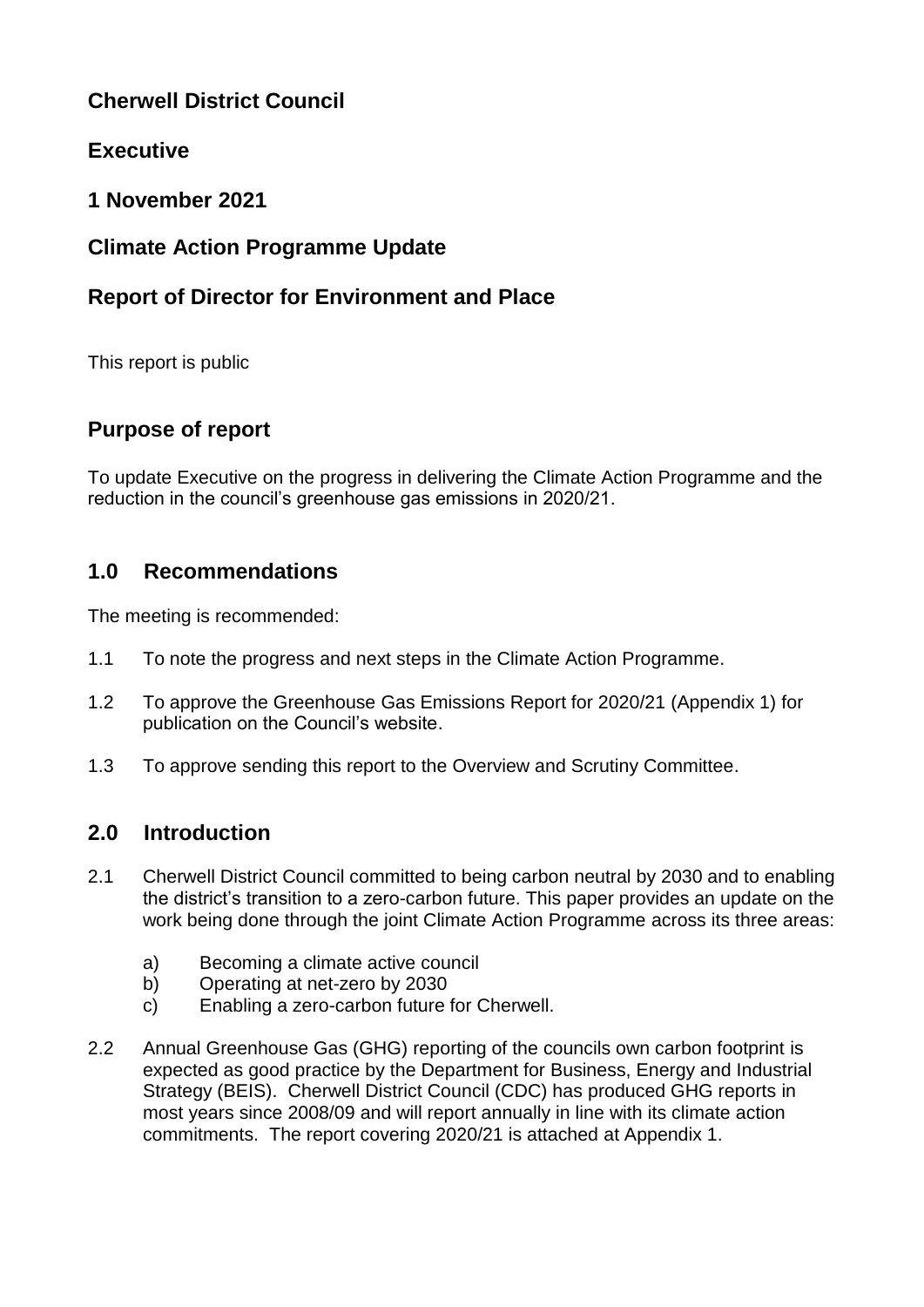# **3.0 Report Details**

### **Progress on delivering the Climate Action Programme**

- 3.1 Progress has been made in the delivery of the Climate Action Programme, across its three areas:
- 3.2 **Becoming a climate active council:** Climate action continued to be embedded into the councils' processes and governance:
	- Climate Impact Assessments are now required to accompany reports to the Senior Leadership Team (CEDR) and Executive proposing a new policy, procedure, service change, project or programme.
	- 'Carbon Literacy' training is being offered to CDC teams.
	- Staff are being engaged through a joint Oxfordshire County Council (OCC) / CDC staff-led climate action group.
- 3.3 **Operating at net-zero carbon by 2030:** The following initiatives contribute towards CDC's goal of reaching net zero by 2030 across estate and activities:
	- £6m grant-funded Public Sector Decarbonisation Scheme measures for heat decarbonisation and energy efficiency projects are being delivered across council buildings and leisure centres.
	- Green grid electricity contract for corporate estate started in April.
	- Vehicle-to-grid charger being installed at Thorpe Lane depot.
	- Social value policy and toolkit for procurement developed as part of our commitment to working with suppliers to minimize carbon emissions impact of our purchasing.
- 3.4 **Enabling a zero-carbon future for Cherwell:** the following initiatives contribute to a zero-carbon future for Cherwell:
	- £1.5m Green Homes Grant being delivered targeting 150 homes in fuel poverty across Oxfordshire including in Cherwell. A further £3m bid submitted to the Sustainable Warmth Fund to be announced in October.
	- Heat network feasibility study due to start in Cherwell; funded by the government's Heat Networks Delivery Unit.
	- Oxfordshire Electric Vehicle Infrastructure Strategy approved by Executive. Park and Charge project has installed EV chargers in Bicester Cattle Market as a pilot, with remaining car parks scheduled for completion before the end of this financial year.
	- OxGUL-e feasibility study started looking at piloting an innovative method of EV charging for on-street residents using gullies, particularly in rural locations.
	- Local Cycling and Walking Infrastructure Plans approved for Bicester and under development for Kidlington and Banbury.
	- Bicester residents engaged to co-design plans and initiatives to encourage active travel.

### **Next steps**

3.5 The key next steps for the development of the Climate Action Programme are: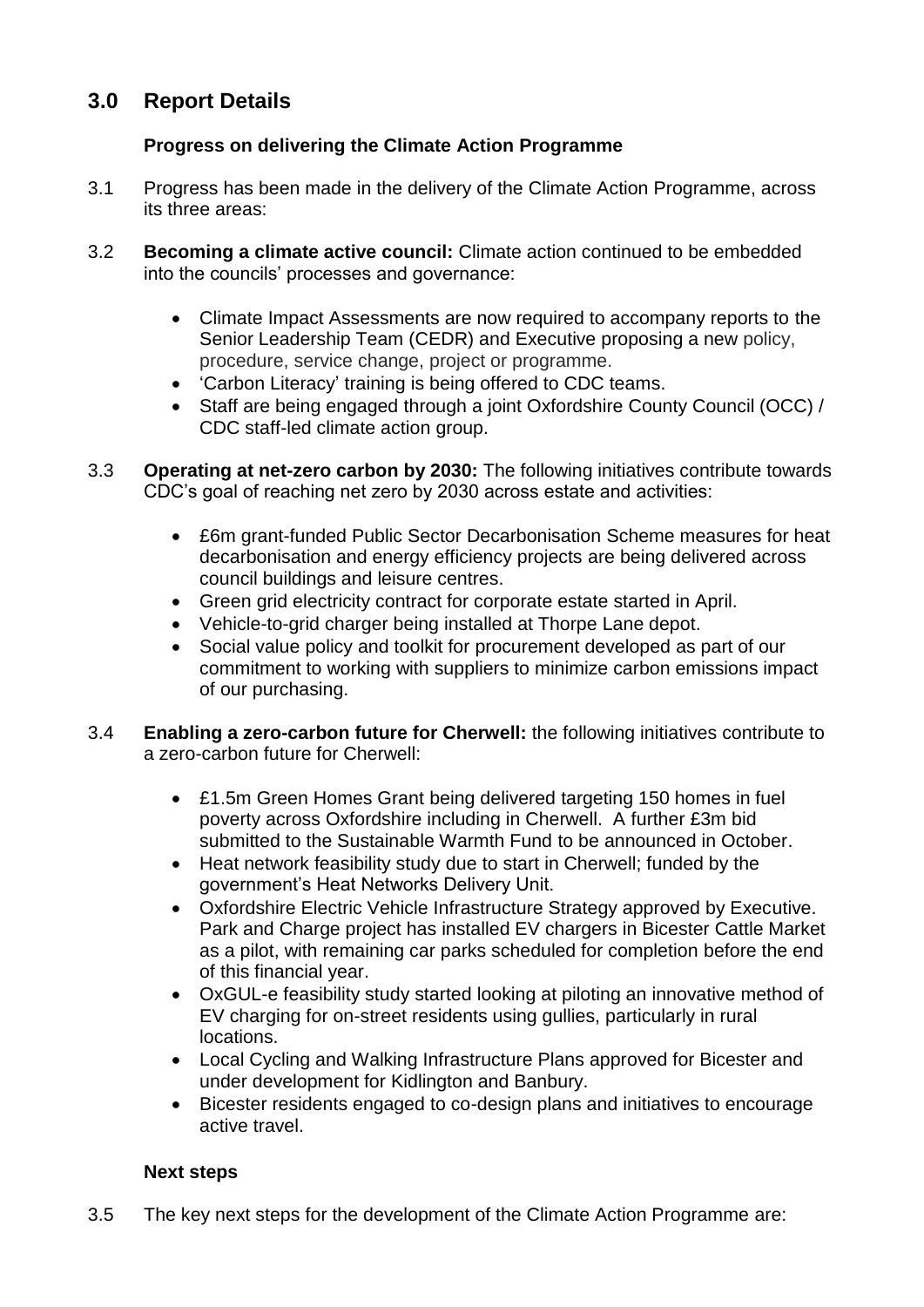- Developing a costed decarbonisation roadmap for council properties, further to the work being currently delivered via Public Sector Decarbonisation Scheme (PSDS).
- Developing a costed EV fleet and charging infrastructure transition plan following work in train with the Energy Saving Trust.
- Working through the Environment Advisory Group on a cross-Oxfordshire 'Pathways to Zero Carbon Oxfordshire' net-zero delivery plan to inform a Cherwell transition roadmap and action plan.
- 3.6 Work will also continue to equip council staff and managers to integrate climate action into day-to-day activities and decision-making:
	- Rolling out 'Carbon Literacy' training for staff, senior leadership and members
	- Publishing a 'Carbon Neutrality by 2030' dashboard for corporate emission that will enable month-by-month monitoring of corporate emissions and project data
	- Developing guidance to help services with the Climate Impact Assessments.

#### **Greenhouse gas report**

- 3.7 In 2020/21, there was an annual 22.5% reduction in carbon emissions to 3,219 t CO2e, representing a 52.7% reduction since baseline year of 2008-2009 (Appendix 1).
- 3.8 5.5% of the 2020-2021 reduction was due to the continued decarbonisation of the electricity grid. The remaining was mostly due to leisure centre closure. The graph below shows the evolution of the emissions included in CDC's carbon neutrality target between 2008/09 and 2020/21.



*Figure 1 - Evolution of CDC's carbon neutrality target emissions since 2008-2009*

# **4.0 Conclusion and Reasons for Recommendations**

4.1 Due to the work being delivered under PSDS, CDC is on track to substantially reduce its own estate emissions. The upcoming decarbonisation plans for estate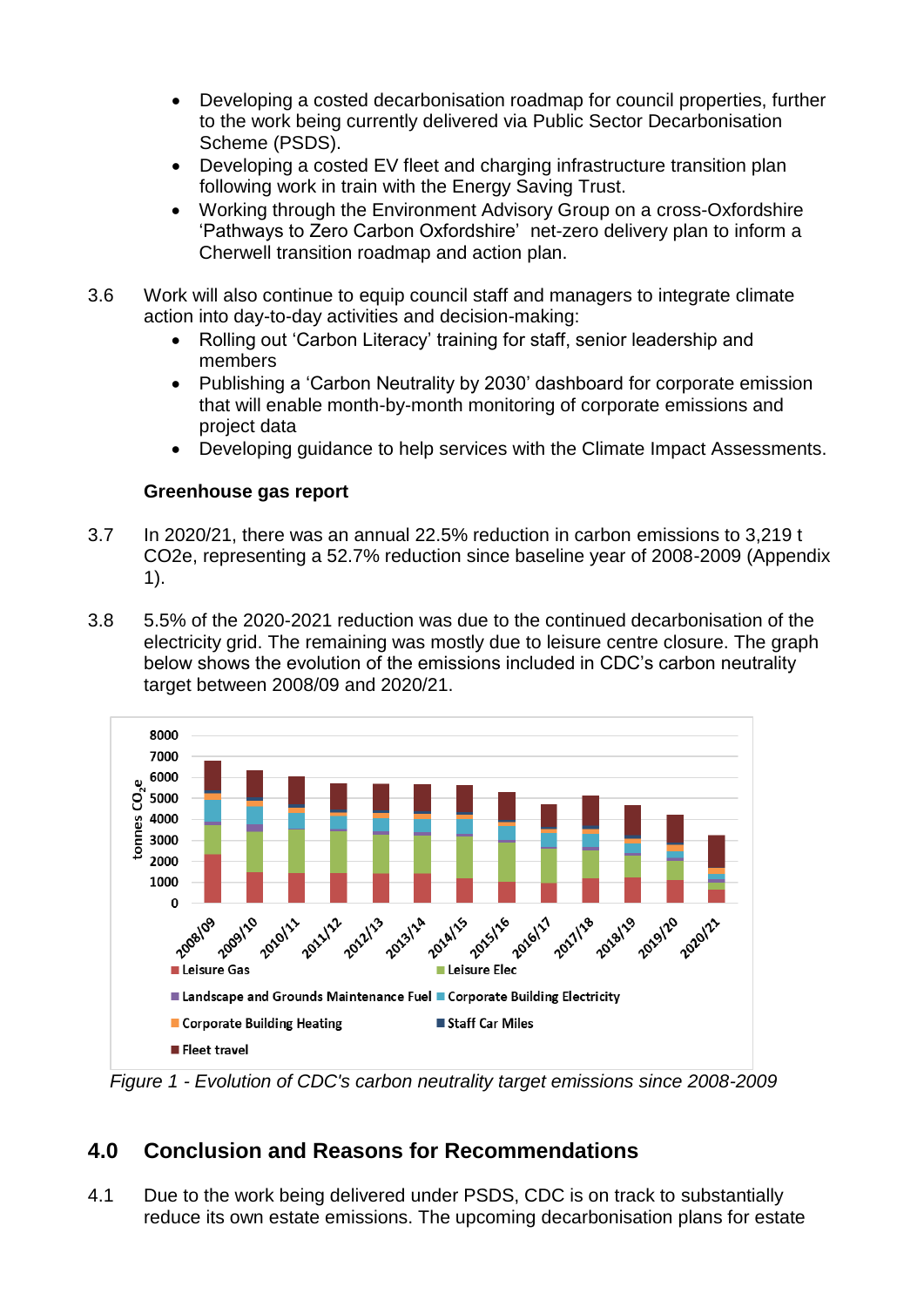and fleet will provide a roadmap to tackling the remaining emissions, as well as an estimate of the level of investment required in the near future.

### **5.0 Consultation**

Not applicable.

### **6.0 Alternative Options and Reasons for Rejection**

6.1 An alternative option is Executive do not approve the publication of the Greenhouse Gas reporting on our website. This is not recommended as the council has committed to publish progress on carbon reduction as part of our climate framework.

## **7.0 Implications**

### **Financial and Resource Implications**

- 7.1 The initial decarbonisation measures for council buildings and leisure centres have already been funded by the Public Sector Decarbonisation Scheme (PSDS). Further rounds of PSDS funding are anticipated.
- 7.2 The decarbonisation roadmap for council properties and the EV fleet and charging infrastructure transition plan will provide an understanding of the funding required to meet the council's commitment to be carbon neutral by 2030.
- 7.3 Capital bids have been put forward for 2022/23 for charging infrastructure in anticipation of fleet electrification, however this does not guarantee approval.
- 7.4 Climate Action Programme bids should be considered alongside other requests for funding for the limited resources of the Council to be allocated in the way that maximises the delivery of the Council's priorities.

Comments checked by: Michael Furness, Assistant Director of Finance, 01295 221845, [michael.furness@cherwell-dc.gov.uk](mailto:michael.furness@cherwell-dc.gov.uk)

### **Legal Implications**

7.5 The report raises no legal implications.

Comments checked by: Richard Hawtin (on behalf of Anita Bradley, Director of Law & Governance and Monitoring Officer), 01295 221695, [Richard.Hawtin@Cherwell-DC.gov.uk](mailto:Richard.Hawtin@Cherwell-DC.gov.uk)

#### **Risk Implications**

7.6 After a significant drop in carbon emissions in 2020/21 due to work and service provision changes in response to COVID, there is a risk that emissions may bounce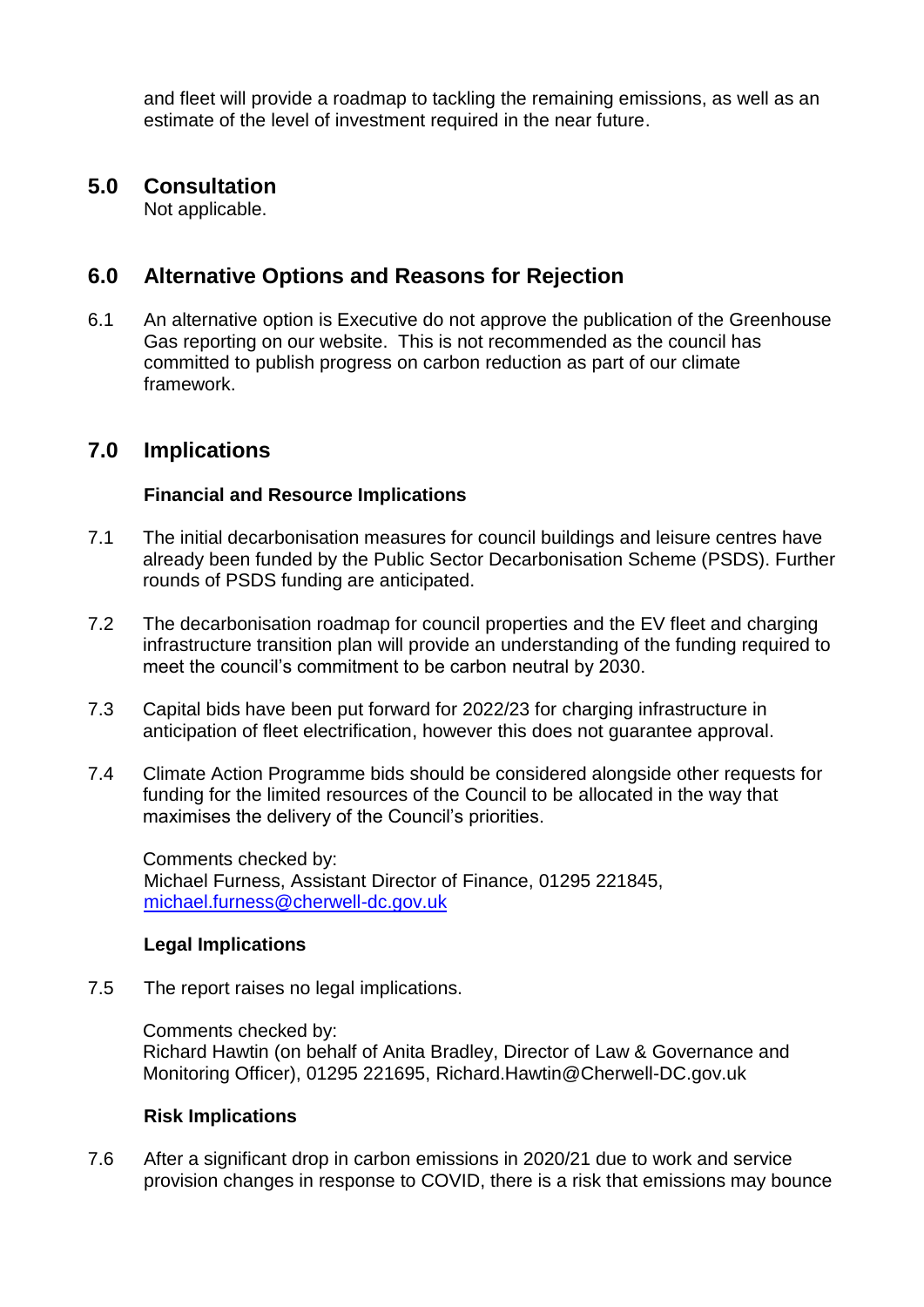back in 2021/22. In particular, the reopening of leisure centres, which represent nearly half of the council's emissions, is likely to lead to a year-on-year increase.

7.7 The carbon savings delivered by the £6m programme of Public Sector Decarbonisation Scheme-funded measures will offset this increase to some extent, with their impact being felt mostly from 2022/23. Risks will be managed as part of the operational risk register and escalated to the leadership risk register as and when necessary.

Comments checked by: Celia Prado-Teeling, Performance Team Leader, [Celia.Prado-Teeling@Cherwell-](mailto:Celia.Prado-Teeling@Cherwell-DC.gov.uk)[DC.gov.uk](mailto:Celia.Prado-Teeling@Cherwell-DC.gov.uk)

#### **Equalities and Inclusion Implications**

- 7.8 When developing and implementing the Climate Action Programme, the council must take an inclusive approach, ensuring the costs and benefits of the transition to a low-carbon economy are fairly shared.
- 7.9 While acting on climate change will bring benefits to all, it is most likely to have additional positive impacts on several of the protected and disadvantaged groups considered within the Council's equality framework

Comments checked by: Emily Schofield, Acting Head of Strategy, [emily.schofield@oxfordshire.gov.uk,](mailto:emily.schofield@oxfordshire.gov.uk) 07881311707

#### **Sustainability Implications**

7.10 The Climate Action Programme is at the core of the council's response to the climate emergency. A number of its projects have a direct impact on our corporate emissions e.g., installing heat pumps in our buildings, while others, e.g., Local Plan Review, aim to put in place the strategies, partnerships and initiatives that will help reduce carbon emission and increase climate resiliency across the district.

Comments checked by: Sandra Fisher-Martins, Programme Manager Climate Action, [Sandra.Fisher-](mailto:Sandra.Fisher-Martins@Oxfordshire.gov.uk)[Martins@Oxfordshire.gov.uk](mailto:Sandra.Fisher-Martins@Oxfordshire.gov.uk)

## **8.0 Decision Information**

**Key Decision**

**Financial Threshold Met: No**

**Community Impact Threshold Met: No**

**Wards Affected**

All